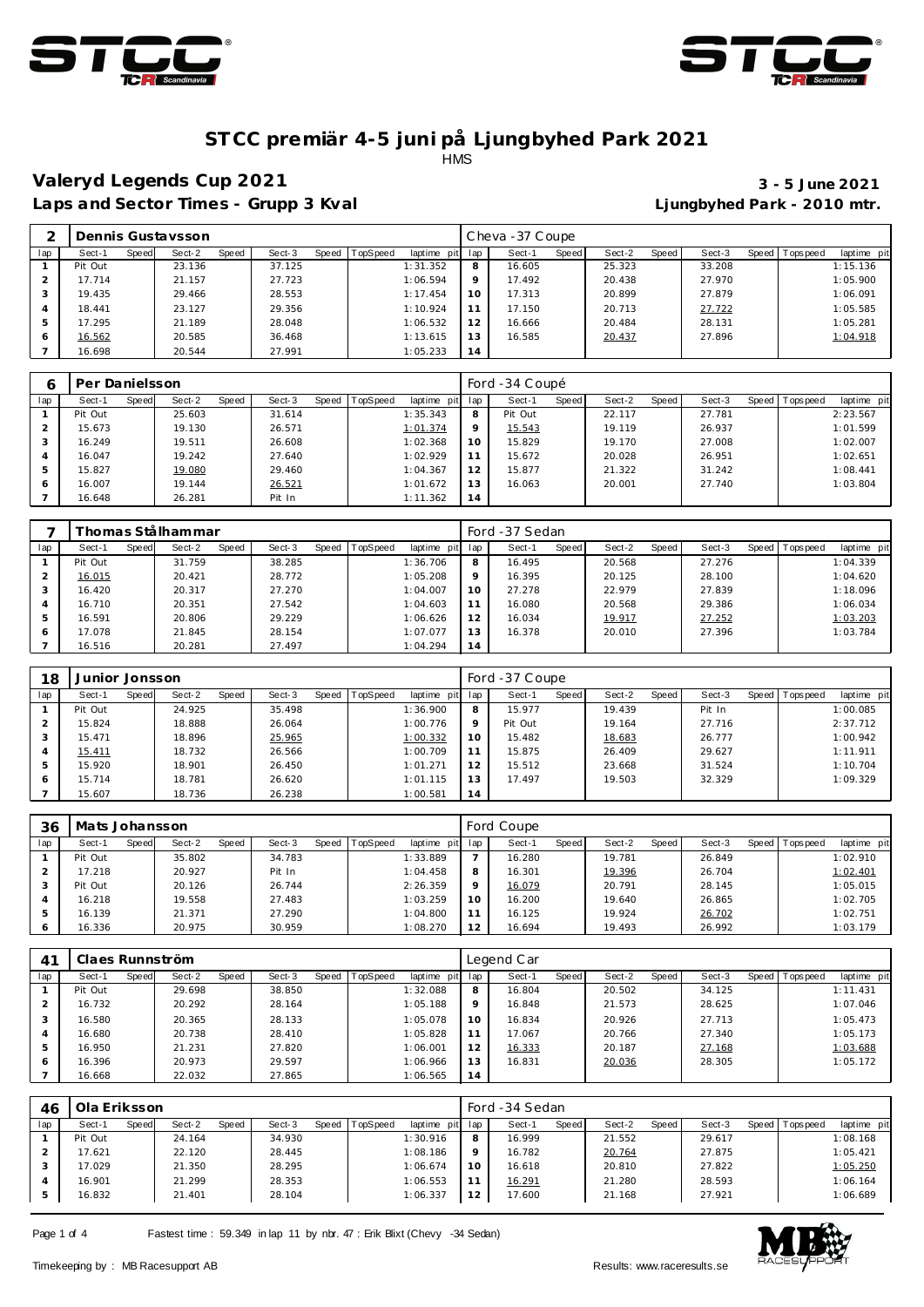



### **ST CC premiär 4-5 juni på Ljungbyhed Park 2021**

**HMS** 

### **Valeryd Legends Cup 2021 3 - 5 June 2021**

Laps and Sector Times - Grupp 3 Kval **Laps and Sector Times - Grupp 3 Kval Limes Laps and Sector Times - Grupp 3 Kval** 

**3** 15.647 18.721 25.931 1:00.299 9<br>4 15.451 18.567 25.843 59.861 10 15.451 18.567 25.843 59.861

**9** 1<u>5.328</u> 18.639 32.340 1:06.307<br>10 15.419 18.507 25.788 59.714 15.419 18.507 25.788 59.714

|     | 17.081<br>16.870 |       | 21.231<br>21.243 |       | 27.957<br>27.933 |       |          | 1:06.269<br>1:06.046 | 13<br>14 | 16.663          |       | 21.156 |       | 27.723 |                 | 1:05.542    |
|-----|------------------|-------|------------------|-------|------------------|-------|----------|----------------------|----------|-----------------|-------|--------|-------|--------|-----------------|-------------|
| 47  | Erik Blixt       |       |                  |       |                  |       |          |                      |          | Chevy -34 Sedan |       |        |       |        |                 |             |
| lap | Sect-1           | Speed | Sect-2           | Speed | Sect-3           | Speed | TopSpeed | laptime pit          | lap      | Sect-1          | Speed | Sect-2 | Speed | Sect-3 | Speed Tops peed | laptime pit |
|     | Pit Out          |       | 25.760           |       | 31.184           |       |          | 1:35.092             |          | 15.487          |       | 22.462 |       | Pit In |                 | 1:03.709    |
|     | 15.414           |       | 19.349           |       | 26.794           |       |          | 1:01.557             |          | Pit Out         |       | 23.236 |       | 26.530 |                 | 2:05.492    |

| ь<br>$\circ$   | 15.389<br>15.440 |              | 18.602<br>18.517 |       | 26.035<br>25.840 |       |          | 1:00.026<br>59.797 | 11<br>12 | 15.336<br>18.510 |       | 18.382<br>21.693 |       | 25.631<br>Pit In |       |          | 59.349<br>1:05.894 |
|----------------|------------------|--------------|------------------|-------|------------------|-------|----------|--------------------|----------|------------------|-------|------------------|-------|------------------|-------|----------|--------------------|
|                |                  |              |                  |       |                  |       |          |                    |          |                  |       |                  |       |                  |       |          |                    |
| 64             | Anders Holm      |              |                  |       |                  |       |          |                    |          | Chevy -34 Coupé  |       |                  |       |                  |       |          |                    |
| lap            | Sect-1           | <b>Speed</b> | Sect-2           | Speed | Sect-3           | Speed | TopSpeed | laptime pit        | lap      | Sect-1           | Speed | Sect-2           | Speed | Sect-3           | Speed | Topspeed | laptime pit        |
|                | Pit Out          |              | 24.614           |       | 34.778           |       |          | 1:33.576           | 8        | 17.474           |       | 22.747           |       | 28.826           |       |          | 1:09.047           |
| $\overline{2}$ | 17.735           |              | 23.737           |       | 29.093           |       |          | 1:10.565           | Q        | 17.501           |       | 23.016           |       | 28.906           |       |          | 1:09.423           |
| 3              | 17.476           |              | 23.180           |       | 29.259           |       |          | 1:09.915           | $10^{-}$ | 18.684           |       | 22.958           |       | 28.828           |       |          | 1:10.470           |
| 4              | 17.802           |              | 23.291           |       | 28.689           |       |          | 1:09.782           | 11       | 18.773           |       | 22.420           |       | 28.880           |       |          | 1:10.073           |
| 5              | 17.847           |              | 23.051           |       | 29.613           |       |          | 1:10.511           | 12       | 17.141           |       | 22.961           |       | 28.974           |       |          | 1:09.076           |
| 6              | 17.650           |              | 22.814           |       | 29.494           |       |          | 1:09.958           | 13.      | 17.328           |       | 22.926           |       | 29.983           |       |          | 1:10.237           |
|                | 17.334           |              | 22.517           |       | 31.375           |       |          | 1:11.226           | 14       |                  |       |                  |       |                  |       |          |                    |

| 65  | Peter Bondesson |       |        |       |        |       |          |             |     | chevy 37 sedan |              |        |       |        |       |           |             |
|-----|-----------------|-------|--------|-------|--------|-------|----------|-------------|-----|----------------|--------------|--------|-------|--------|-------|-----------|-------------|
| lap | Sect-1          | Speed | Sect-2 | Speed | Sect-3 | Speed | TopSpeed | laptime pit | lap | Sect-1         | <b>Speed</b> | Sect-2 | Speed | Sect-3 | Speed | Tops peed | laptime pit |
|     | Pit Out         |       | 24.472 |       | 36.813 |       |          | 1:26.455    | 8   | 18.089         |              | 22.136 |       | 29.730 |       |           | 1:09.955    |
|     | 17.205          |       | 20.883 |       | 28.638 |       |          | 1:06.726    | 9   | 18.015         |              | 21.483 |       | 29.774 |       |           | 1:09.272    |
| 3   | 16.996          |       | 21.521 |       | 30.017 |       |          | 1:08.534    | 10  | 18.402         |              | 22.432 |       | 29.340 |       |           | 1:10.174    |
| 4   | 17.204          |       | 20.654 |       | 28.342 |       |          | 1:06.200    | 11  | 18.401         |              | 22.337 |       | 29.530 |       |           | 1:10.268    |
| 5   | 17.151          |       | 20.947 |       | 29.972 |       |          | 1:08.070    | 12  | 17.435         |              | 22.140 |       | 29.384 |       |           | 1:08.959    |
| 6   | 17.674          |       | 22.006 |       | 30.302 |       |          | 1:09.982    | 13  | 17.150         |              | 22.195 |       | 28.961 |       |           | 1:08.306    |
|     | 17.085          |       | 21.643 |       | 31.308 |       |          | 1:10.036    | 14  |                |              |        |       |        |       |           |             |

| 68  | Mads Pedersen |       |        |       |        |       |                 |             | Chevy |        | -34 Sedan |        |       |        |       |                  |             |
|-----|---------------|-------|--------|-------|--------|-------|-----------------|-------------|-------|--------|-----------|--------|-------|--------|-------|------------------|-------------|
| lap | Sect-1        | Speed | Sect-2 | Speed | Sect-3 | Speed | <b>TopSpeed</b> | laptime pit | lap   | Sect-1 | Speed     | Sect-2 | Speed | Sect-3 | Speed | <b>Tops peed</b> | laptime pit |
|     | Pit Out       |       | 25.919 |       | 29.155 |       |                 | 1:34.895    |       | 15.234 |           | 18.365 |       | 25.941 |       |                  | 59.540      |
|     | 15.391        |       | 18.521 |       | 26.029 |       |                 | 59.941      | 8     | 15.441 |           | 19.782 |       | 32.667 |       |                  | 1:07.890    |
|     | 15.665        |       | 18.477 |       | 26.055 |       |                 | 1:00.197    |       | 17.669 |           | 26.714 |       | 30.703 |       |                  | 1:15.086    |
|     | 15.575        |       | 18.435 |       | 26.138 |       |                 | 1:00.148    | 10    | 15.343 |           | 18.305 |       | 25.802 |       |                  | 59.450      |
|     | 15.543        |       | 21.539 |       | Pit In |       |                 | 1:03.583    | 11    | 15.348 |           | 18.431 |       | 26.412 |       |                  | 1:00.191    |
|     | Pit Out       |       | 23.428 |       | 29.436 |       |                 | 4:47.412    | 12    |        |           |        |       |        |       |                  |             |

| 74  | Niklas Jerringe |       |        |       |        |       |          |                 |         | Ford -34 Sedan |       |        |       |        |                |             |
|-----|-----------------|-------|--------|-------|--------|-------|----------|-----------------|---------|----------------|-------|--------|-------|--------|----------------|-------------|
| lap | Sect-1          | Speed | Sect-2 | Speed | Sect-3 | Speed | TopSpeed | laptime pit lap |         | Sect-1         | Speed | Sect-2 | Speed | Sect-3 | Speed Topspeed | laptime pit |
|     | Pit Out         |       | 23.921 |       | 35.195 |       |          | 1:32.891        | 8       | 16.206         |       | 20.220 |       | 27.227 |                | 1:03.653    |
|     | 16.230          |       | 20.191 |       | 27.465 |       |          | 1:03.886        | $\circ$ | 16.008         |       | 19.946 |       | 27.098 |                | 1:03.052    |
|     | 16.109          |       | 20.485 |       | 27.158 |       |          | 1:03.752        | 10      | 16.165         |       | 21.306 |       | 28.549 |                | 1:06.020    |
|     | 16.363          |       | 20.188 |       | 27.263 |       |          | 1:03.814        | 11      | 16.061         |       | 19.942 |       | 28.910 |                | 1:04.913    |
|     | 16.343          |       | 20.497 |       | 27.382 |       |          | 1:04.222        | 12      | 16.118         |       | 19.869 |       | 27.529 |                | 1:03.516    |
| 6   | 16.313          |       | 19.953 |       | 26.917 |       |          | 1:03.183        | 13      | 17.114         |       | 22.313 |       | 27.414 |                | 1:06.841    |
|     | 16.048          |       | 20.184 |       | 27.277 |       |          | 1:03.509        | 14      | 16.044         |       | 19.809 |       | 27.372 |                | 1:03.225    |

| 85  | Kaj Serneholt |       |        |       |        |       |                 |             |         | Cheva-37 |       |        |       |        |                 |             |
|-----|---------------|-------|--------|-------|--------|-------|-----------------|-------------|---------|----------|-------|--------|-------|--------|-----------------|-------------|
| lap | Sect-1        | Speed | Sect-2 | Speed | Sect-3 | Speed | <b>TopSpeed</b> | laptime pit | lap     | Sect-1   | Speed | Sect-2 | Speed | Sect-3 | Speed Tops peed | laptime pit |
|     | Pit Out       |       | 27.299 |       | 39.389 |       |                 | 1:31.464    | 8       | 16.761   |       | 21.549 |       | 29.211 |                 | 1:07.521    |
|     | 17.373        |       | 22.416 |       | 29.340 |       |                 | 1:09.129    | $\circ$ | 16.955   |       | 21.711 |       | 29.214 |                 | 1:07.880    |
|     | 16.982        |       | 22.166 |       | 30.508 |       |                 | 1:09.656    | 10      | 16.642   |       | 20.925 |       | 28.998 |                 | 1:06.565    |
|     | 17.201        |       | 22.057 |       | 29.217 |       |                 | 1:08.475    |         | 16.837   |       | 21.759 |       | 28.736 |                 | 1:07.332    |
|     | 16.816        |       | 22.634 |       | 29.738 |       |                 | 1:09.188    | 12      | 17.281   |       | 21.649 |       | 28.815 |                 | 1:07.745    |
| 6   | 17.187        |       | 22.034 |       | 28.996 |       |                 | 1:08.217    | 13      | 16.452   |       | 21.349 |       | 29.756 |                 | 1:07.557    |
|     | 17.186        |       | 22.834 |       | 29.107 |       |                 | 1:09.127    | 14      |          |       |        |       |        |                 |             |

| -86 |         |        | Gustav Kassermo |       |        |       |          |                 |         | Ford -34 Sedan |              |        |       |        |         |            |             |
|-----|---------|--------|-----------------|-------|--------|-------|----------|-----------------|---------|----------------|--------------|--------|-------|--------|---------|------------|-------------|
| lap | Sect-1  | Speedl | Sect-2          | Speed | Sect-3 | Speed | TopSpeed | laptime pit lap |         | Sect-1         | <b>Speed</b> | Sect-2 | Speed | Sect-3 | Speed I | T ops peed | laptime pit |
|     | Pit Out |        | 25.550          |       | 35.371 |       |          | 1:31.061        |         | 18.415         |              | 20.783 |       | 28.634 |         |            | 1:07.832    |
|     | 16.438  |        | 20.749          |       | 27.424 |       |          | 1:04.611        | 8       | 16.170         |              | 19.982 |       | 27.375 |         |            | 1:03.527    |
|     | 18.666  |        | 22.111          |       | 27.398 |       |          | 1:08.175        | $\circ$ | 32.144         |              | 22.871 |       | 28.535 |         |            | 1:23.550    |

Page 2 of 4 Fastest time : 59.349 in lap 11 by nbr. 47 : Erik Blixt (Chevy -34 Sedan)

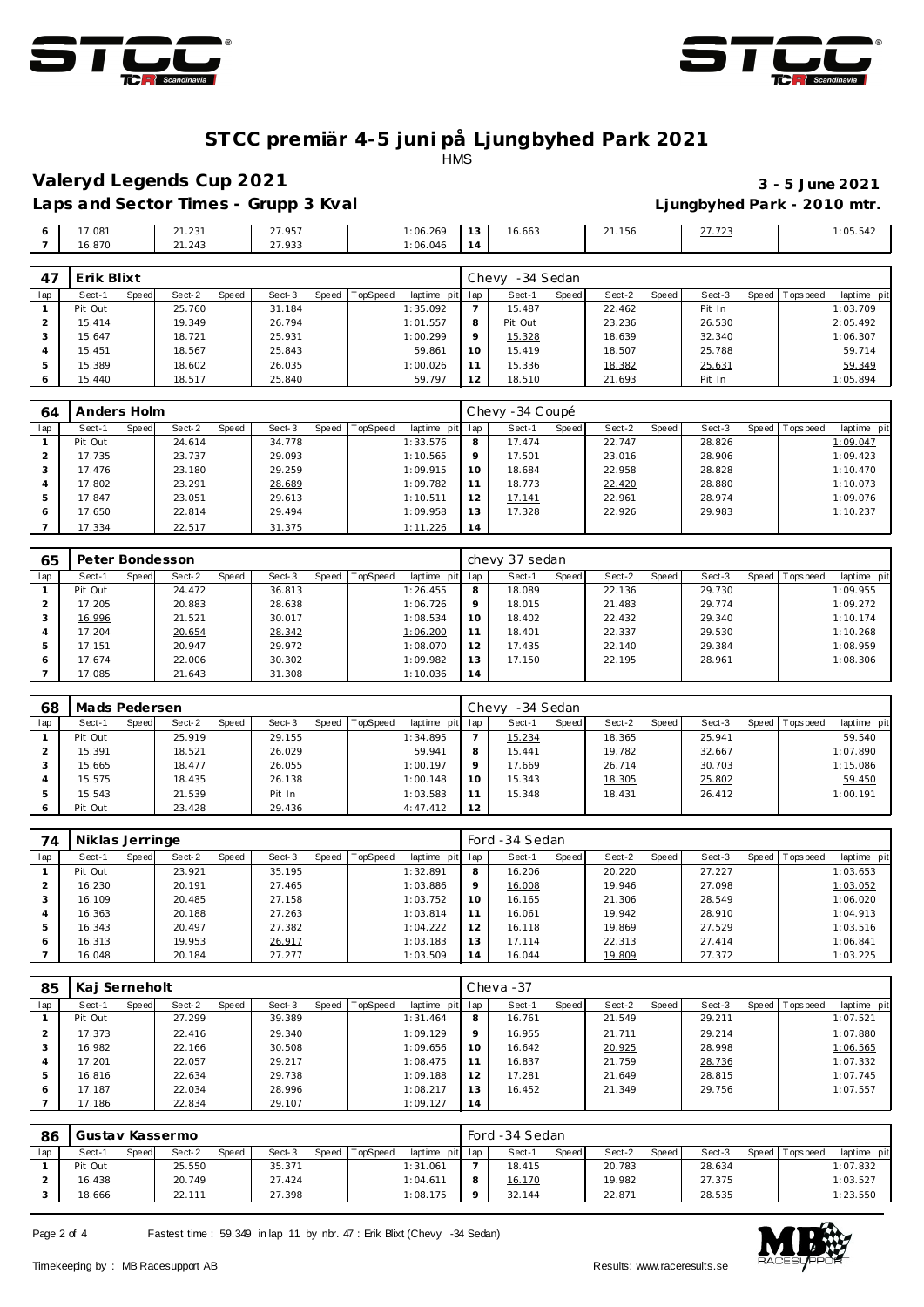



## **ST CC premiär 4-5 juni på Ljungbyhed Park 2021**

**HMS** 

### **Valeryd Legends Cup 2021 3 - 5 June 2021**

# **Laps and Sector Times - Grupp 3 Kval Ljungbyhed Park - 2010 mtr.**

|   |        |        |        |          |                  |        |        | __     |          |
|---|--------|--------|--------|----------|------------------|--------|--------|--------|----------|
|   | 16.523 | 20.019 | 27.301 | : 03.843 | 10               | 17.387 | 21.012 | 27.881 | 1:06.280 |
|   | 17.935 | 21.854 | 28.037 | 1:07.826 |                  | 16.537 | 20.044 | 27.082 | 1:03.663 |
| ັ | 16.262 | 19.819 | 26.917 | :02.998  | 12<br>$\epsilon$ | 16.803 | 21.005 | 28.855 | 1:06.663 |

| 88  | Calle Ahlin |       |        |       |        |       |          |                 | Ford | . د-   |       |        |       |        |                 |             |
|-----|-------------|-------|--------|-------|--------|-------|----------|-----------------|------|--------|-------|--------|-------|--------|-----------------|-------------|
| lap | Sect-1      | Speed | Sect-2 | Speed | Sect-3 | Speed | TopSpeed | laptime pit lap |      | Sect-1 | Speed | Sect-2 | Speed | Sect-3 | Speed Tops peed | laptime pit |
|     | Pit Out     |       | 25.218 |       | 34.607 |       |          | :37.629         |      | 15.452 |       | 18.933 |       | 25.951 |                 | 1:00.336    |

| 91  | Jimmy Andersson |       |        |       |        |       |          |                 |         | Chevy -34 Coupé |       |        |       |        |                |             |
|-----|-----------------|-------|--------|-------|--------|-------|----------|-----------------|---------|-----------------|-------|--------|-------|--------|----------------|-------------|
| lap | Sect-1          | Speed | Sect-2 | Speed | Sect-3 | Speed | TopSpeed | laptime pit lap |         | Sect-1          | Speed | Sect-2 | Speed | Sect-3 | Speed Topspeed | laptime pit |
|     | Pit Out         |       | 25.966 |       | 35.677 |       |          | 1:30.409        | 8       | 16.568          |       | 20.091 |       | 27.627 |                | 1:04.286    |
|     | 16.162          |       | 20.239 |       | 28.355 |       |          | 1:04.756        | $\circ$ | 16.407          |       | 20.091 |       | 27.416 |                | 1:03.914    |
|     | 17.679          |       | 22.869 |       | 27.293 |       |          | 1:07.841        | 10      | 16.569          |       | 20.383 |       | 27.489 |                | 1:04.441    |
|     | 16.953          |       | 23.249 |       | 28.414 |       |          | 1:08.616        |         | 16.547          |       | 20.486 |       | 27.384 |                | 1:04.417    |
|     | 16.253          |       | 20.447 |       | 27.176 |       |          | 1:03.876        | 12      | 16.517          |       | 20.512 |       | 27.480 |                | 1:04.509    |
|     | 16.469          |       | 20.199 |       | 27.464 |       |          | 1:04.132        | 13      | 16.189          |       | 20.238 |       | 27.586 |                | 1:04.013    |
|     | 16.621          |       | 19.916 |       | 28.532 |       |          | 1:05.069        | 14      |                 |       |        |       |        |                |             |

| 98  | Håkan Andersson |       |        |       |        |       |                 |             |                | Ford -34 Sedan |       |        |       |        |       |          |             |
|-----|-----------------|-------|--------|-------|--------|-------|-----------------|-------------|----------------|----------------|-------|--------|-------|--------|-------|----------|-------------|
| lap | Sect-1          | Speed | Sect-2 | Speed | Sect-3 | Speed | <b>TopSpeed</b> | laptime pit | lap            | Sect-1         | Speed | Sect-2 | Speed | Sect-3 | Speed | Topspeed | laptime pit |
|     | Pit Out         |       | 26.108 |       | 35.848 |       |                 | 1:29.239    | 8              | 16.722         |       | 20.839 |       | 27.895 |       |          | 1:05.456    |
|     | 17.280          |       | 21.892 |       | 27.407 |       |                 | 1:06.579    | 9              | 16.937         |       | 21.281 |       | 28.712 |       |          | 1:06.930    |
|     | 16.446          |       | 22.238 |       | 30.093 |       |                 | 1:08.777    |                | 16.624         |       | 21.115 |       | 28.858 |       |          | 1:06.597    |
|     | 16.709          |       | 21.402 |       | 27.941 |       |                 | 1:06.052    | 11             | 17.471         |       | 21.375 |       | 27.747 |       |          | 1:06.593    |
|     | 17.773          |       | 21.699 |       | 29.065 |       |                 | 1:08.537    | 12             | 16.287         |       | 20.421 |       | 27.680 |       |          | 1:04.388    |
|     | 18.458          |       | 22.386 |       | 33.061 |       |                 | 1:13.905    | 13             | 17.875         |       | 21.734 |       | 28.263 |       |          | 1:07.872    |
|     | 16.844          |       | 20.956 |       | 28.355 |       |                 | 1:06.155    | $\overline{4}$ |                |       |        |       |        |       |          |             |

| 99             | Dennis Bygvist |       |        |       |        |                |             |         | Ford -34 Sedan |       |        |       |        |                |             |
|----------------|----------------|-------|--------|-------|--------|----------------|-------------|---------|----------------|-------|--------|-------|--------|----------------|-------------|
| lap            | Sect-1         | Speed | Sect-2 | Speed | Sect-3 | Speed TopSpeed | laptime pit | lap     | Sect-1         | Speed | Sect-2 | Speed | Sect-3 | Speed Topspeed | laptime pit |
|                | Pit Out        |       | 23.460 |       | 36.419 |                | 1:30.835    | 8       | 15.969         |       | 19.060 |       | 28.920 |                | 1:03.949    |
|                | 17.159         |       | 21.001 |       | 32.250 |                | 1:10.410    | $\circ$ | 16.136         |       | 20.843 |       | 28.888 |                | 1:05.867    |
|                | 16.019         |       | 23.487 |       | 29.679 |                | 1:09.185    | 10      | 15.987         |       | 19.030 |       | 26.446 |                | 1:01.463    |
| $\overline{A}$ | 15.803         |       | 21.371 |       | 28.215 |                | 1:05.389    | 11      | 16.193         |       | 20.487 |       | 27.762 |                | 1:04.442    |
| .5             | 17.154         |       | 20.431 |       | 30.244 |                | 1:07.829    | 12      | 15.786         |       | 19.167 |       | 27.706 |                | 1:02.659    |
| 6              | 15.924         |       | 18.998 |       | 26.484 |                | 1:01.406    | 13      | 15.811         |       | 18.910 |       | 26.413 |                | 1:01.134    |
|                | 17.197         |       | 22.601 |       | 29.836 |                | 1:09.634    | 14      |                |       |        |       |        |                |             |

| 116 | Erik Glaerum |       |        |       |        |       |                 |                |         | Ford -34 Sedan |       |        |       |        |                 |             |
|-----|--------------|-------|--------|-------|--------|-------|-----------------|----------------|---------|----------------|-------|--------|-------|--------|-----------------|-------------|
| lap | Sect-1       | Speed | Sect-2 | Speed | Sect-3 | Speed | <b>TopSpeed</b> | laptime<br>pit | lap     | Sect-1         | Speed | Sect-2 | Speed | Sect-3 | Speed Tops peed | laptime pit |
|     | Pit Out      |       | 23.266 |       | 32.153 |       |                 | 1:26.028       | 8       | 16.275         |       | 19.890 |       | 26.472 |                 | 1:02.637    |
|     | 15.936       |       | 19.080 |       | 26.534 |       |                 | 1:01.550       | $\circ$ | 16.037         |       | 19.586 |       | 27.021 |                 | 1:02.644    |
| 3   | 15.722       |       | 19.328 |       | 26.413 |       |                 | 1:01.463       | 10      | 15.941         |       | 19.275 |       | 27.442 |                 | 1:02.658    |
| 4   | 15.776       |       | 19.159 |       | 31.513 |       |                 | 1:06.448       |         | 15.854         |       | 19.180 |       | 26.836 |                 | 1:01.870    |
| 5   | 15.783       |       | 19.256 |       | 26.305 |       |                 | 1:01.344       | 12      | 15.704         |       | 19.450 |       | 26.950 |                 | 1:02.104    |
| 6   | 15.793       |       | 19.349 |       | 26.534 |       |                 | 1:01.676       | 13      | 15.814         |       | 18.848 |       | 26.726 |                 | 1:01.388    |
|     | 15.905       |       | 19.576 |       | 27.302 |       |                 | 1:02.783       | 14      | 16.502         |       | 19.398 |       | 26.751 |                 | 1:02.651    |

| 189 |         |       | Kim Skov Mortensen |       |        |       |                 |             |                | Ford -34 coupé |       |        |       |        |         |           |             |
|-----|---------|-------|--------------------|-------|--------|-------|-----------------|-------------|----------------|----------------|-------|--------|-------|--------|---------|-----------|-------------|
| lap | Sect-1  | Speed | Sect-2             | Speed | Sect-3 | Speed | <b>TopSpeed</b> | laptime pit | lap            | Sect-1         | Speed | Sect-2 | Speed | Sect-3 | Speed I | Tops peed | laptime pit |
|     | Pit Out |       | 25.664             |       | 29.939 |       |                 | 1:34.309    | 8              | 16.279         |       | 21.622 |       | 27.157 |         |           | 1:05.058    |
|     | 16.135  |       | 20.279             |       | 27.083 |       |                 | 1:03.497    | $\circ$        | 16.027         |       | 20.569 |       | 27.211 |         |           | 1:03.807    |
| 3   | 16.658  |       | 20.962             |       | 27.662 |       |                 | 1:05.282    | 10             | 16.010         |       | 20.029 |       | 26.707 |         |           | 1:02.746    |
|     | 16.241  |       | 19.841             |       | 26.992 |       |                 | 1:03.074    |                | 16.545         |       | 20.047 |       | 26.870 |         |           | 1:03.462    |
| 5   | 16.105  |       | 20.477             |       | 26.903 |       |                 | 1:03.485    | 12             | 16.305         |       | 20.094 |       | 26.838 |         |           | 1:03.237    |
| 6   | 16.103  |       | 20.259             |       | 27.419 |       |                 | 1:03.781    | 13             | 16.272         |       | 20.202 |       | 26.764 |         |           | 1:03.238    |
|     | 16.100  |       | 20.180             |       | 26.781 |       |                 | 1:03.061    | $\overline{4}$ | 16.088         |       | 19.878 |       | 28.221 |         |           | 1:04.187    |

| 320     | Daniel Yasdani |       |        |       |        |       |          |             |     | Ford -34 Sedan |              |        |       |        |                 |             |
|---------|----------------|-------|--------|-------|--------|-------|----------|-------------|-----|----------------|--------------|--------|-------|--------|-----------------|-------------|
| lap     | Sect-1         | Speed | Sect-2 | Speed | Sect-3 | Speed | TopSpeed | laptime pit | lap | Sect-1         | <b>Speed</b> | Sect-2 | Speed | Sect-3 | Speed Tops peed | laptime pit |
|         | Pit Out        |       | 23.804 |       | 35.936 |       |          | 1:32.844    | 8   | 16.481         |              | 20.013 |       | 27.993 |                 | 1:04.487    |
|         | 16.350         |       | 19.906 |       | 26.679 |       |          | 1:02.935    | Q   | 15.981         |              | 19.098 |       | 26.872 |                 | 1:01.951    |
|         | 16.082         |       | 19.302 |       | 26.794 |       |          | 1:02.178    | 10  | 16.073         |              | 19.649 |       | 27.354 |                 | 1:03.076    |
|         | 16.086         |       | 19.118 |       | 27.451 |       |          | 1:02.655    |     | 16.707         |              | 19.687 |       | 26.520 |                 | 1:02.914    |
| 5       | 16.366         |       | 19.714 |       | 27.038 |       |          | 1:03.118    | 12  | 16.408         |              | 19.932 |       | 27.165 |                 | 1:03.505    |
| $\circ$ | 16.140         |       | 20.110 |       | 26.894 |       |          | 1:03.144    | 13  | 16.139         |              | 19.950 |       | 27.209 |                 | 1:03.298    |